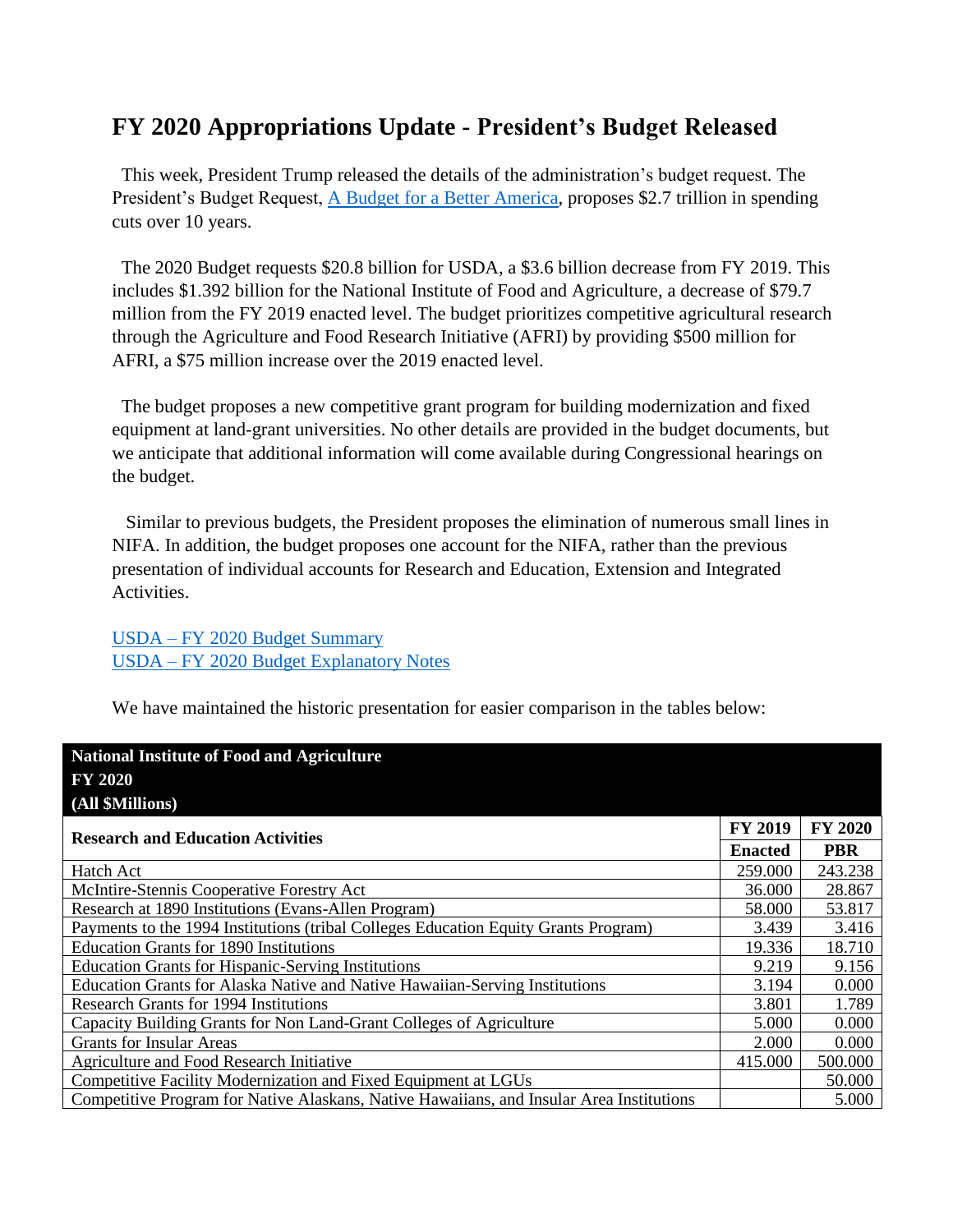| Veterinary Medicine Loan Repayment                                           | 8.000          | 4.991          |
|------------------------------------------------------------------------------|----------------|----------------|
| <b>Veterinary Services Grant Program</b>                                     | 3.000          | 0.000          |
| Continuing Animal Health and Disease Research Program                        | 4.000          | 0.000          |
| Supplemental and Alternative Crops                                           | 1.000          | 0.000          |
| Multicultural Scholars, Graduate Fellowship and Institution Challenge Grants | 9.000          | 0.000          |
| Secondary and 2-year Post-Secondary Education                                | 0.900          | 0.000          |
| <b>Aquaculture Centers</b>                                                   | 5.000          | 0.000          |
| Sustainable Agriculture Research and Education                               | 37.000         | 19.009         |
| <b>Farm Business Management</b>                                              | 2.000          | 0.000          |
| <b>Sun Grant Program</b>                                                     | 3.000          | 0.000          |
| Alfalfa and Forage Research Program                                          | 3.000          | 0.000          |
| Minor Crop Pest Management (IR-4)                                            | 11.913         | 0.000          |
| <b>Special Research Grants</b>                                               |                |                |
| Global Change/UV Monitoring                                                  | 1.405          | 0.000          |
| Potato Research                                                              | 2.750          | 0.000          |
| <b>Aquaculture Research</b>                                                  | 2.000          | 0.000          |
| Necessary Expenses of Research & Education Activities                        |                |                |
| <b>Grants Management Systems</b>                                             | 7.830          | 7.424          |
| GSA Rent and DHS Security Expenses                                           |                | 0.000          |
| Federal Administration - Other Necessary Expenses                            | 11.862         | 0.000          |
| <b>Alteration/Repair Expenses</b>                                            |                | 9.500          |
| Single Account - General Administration                                      |                | 19.798         |
| <b>Subtotal</b>                                                              | 927.649        | 974.715        |
|                                                                              |                |                |
|                                                                              |                |                |
| <b>Extension Activities</b>                                                  | <b>FY 2019</b> | <b>FY 2020</b> |
|                                                                              | <b>Enacted</b> | <b>PBR</b>     |
| Smith-Lever Act, Sections 3(b) and (c) programs and Cooperative Extension    | 315.000        | 299.430        |
| Extension Services at 1890 Institutions                                      | 48.620         | 47.310         |
| Extension Services at 1994 Institutions                                      | 6.446          | 4.416          |
| Facility Improvements at 1890 Institutions                                   | 19.730         | 0.000          |
| Renewable Resources Extension Act                                            | 4.060          | 0.000          |
| <b>Rural Health and Safety Education Programs</b>                            | 3.000          | 2.000          |
| Food Animal Residue Avoidance Database Program                               | 2.500          | 0.000          |
| Women and Minorities in STEM Fields                                          | 0.400          | 0.000          |
| Food Safety Outreach Program                                                 | 8.000          | 4.000          |
| Food & Ag Service Learning                                                   | 1.000          | 0.000          |
| <b>Farmer Stress Assistance Network</b>                                      | 2.000          | 0.000          |
| Smith-Lever Act, Section 3(d) programs:                                      |                |                |
| Food and Nutrition Education (EFNEP)                                         | 69.000         | 55.100         |
| Farm Safety and Youth Farm Safety Education Programs                         | 4.610          | 0.000          |
| New Technologies for Agriculture Extension                                   | 1.550          | 0.000          |
| Children, Youth, and Families at Risk                                        | 8.395          | 0.000          |
| Federally Recognized Tribes Extension Program                                | 3.039          | 3.018          |
| Necessary Expenses of Extension Activities                                   |                |                |
| Agriculture in the K-12 Classroom                                            | 0.552          | 0.000          |
|                                                                              |                |                |
| Federal Administration - Other Necessary Expenses for Ext. Activities        | 7.790          | 0.000          |
| Federal Administration - Eliminated New Hires                                |                |                |
| Federal Administration - Pay Costs                                           |                |                |
| <b>Subtotal</b>                                                              | 505.692        | 415.274        |